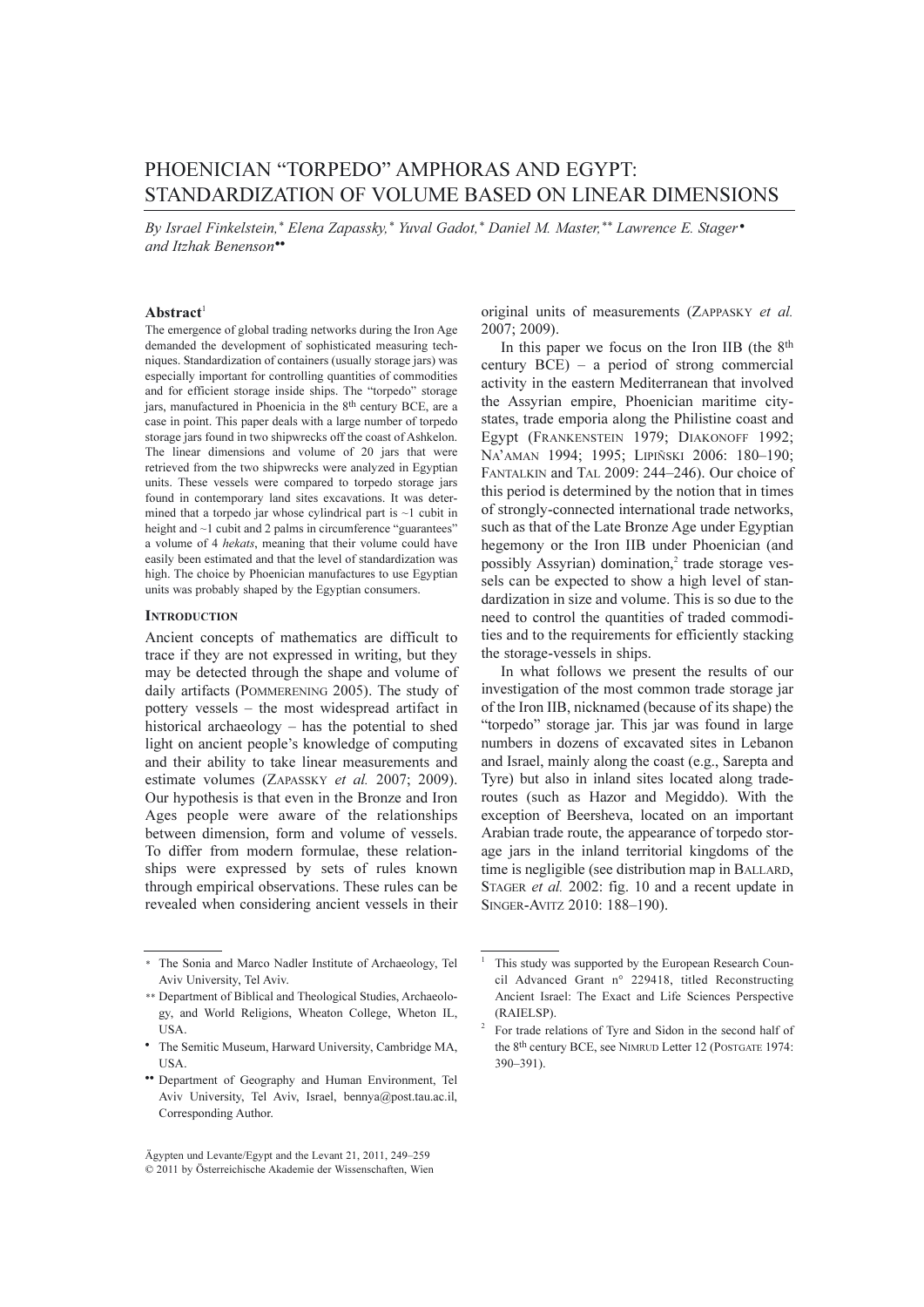250 Israel Finkelstein, Elena Zapassky, Yuval Gadot, Daniel M. Master, Lawrence E. Stager, Itzhak Benenson



Fig. 1 The *Tanit* shipwreck loaded with torpedo amphoras found off the coast of Ashkelon, indicating some of the recovered jars (courtesy of the Wood's Hole Oceanographic Institute; Institute for Exploration; Ashkelon Excavations, the Leon Levy Expedition)

Torpedo storage jars are commonly divided into two main types according to their body profile: elongated ("sausage-like" – cylindrical in our terminology below) and waisted ("s-shaped") (BIKAI 1978; for a further sub-division according to rim profiles, see GILBOA 1995: 10–12; GILBOA et al. 2004; AZNAR 2005: 59–60). The torpedo jars' unique morphology and homogeneity have raised the possibility of a single place of production. BIKAI (1978: 46–47; 1985) suggested that they were made along the Lebanese coast and then distributed along the Phoenician trade routes, while GEVA (1982) argued that they were manufactured at Hazor and that the Tyre jars were imported from this inland site. Based on distribution patterns, Gilboa proposed that the Tyre group was indeed produced at Tyre, while the Hazor jars were a north Israelite product.

A systematic petrographic examination of torpedo amphoras of all types conducted by AZNAR (2005: 66–68, 157–160) proved that the Phoenician coast was their main place of origin. Indeed, BIKAI (1978: 13) reported on storage jar kiln wasters from Stratum II at Tyre – the layer which produced a significant number of torpedo jars (BIKAI 1978: 13). A small number of the jars were manufactured at other places, such as Israel's southern coastal plain and the lower Shephelah (for similar results see GOREN and HALPERIN 2004: Table 36.4: 8–10; SINGER-AVITZ 2010: 189; see more below).

The best representation of the cylindrical type of torpedo storage jar can be found in two Phoenician shipwrecks discovered in deep waters off the coast of Ashkelon (BALLARD, STAGER et al. 2002). The two ships had visible (that is minimum) cargoes of 385 and 396 intact torpedo jars (Fig. 1), compared to a total of fewer than 300 complete storage jars found in all excavated land sites (BALLARD, STAGER et al. 2002: table 3 and complementary data in SINGER-AVITZ 2010: 189).

The two ships had probably sailed from a Phoenician port in the direction of Egypt. Twentytwo storage jars were retrieved from the sea – 15 from the *Tanit* shipwreck and seven from the *Elis*sa shipwreck. Petrographic investigation indicated that the jars were indeed produced on the Phoenician coast (BALLARD, STAGER et. al. 2002: 160, Note 18). Analysis of their content showed that they had been lined with resin and probably filled with wine (BALLARD, STAGER et al. 2002: 160–161).

The similarity in shape and size of the torpedo storage jars raises the question of standardization. Assemblages that come from excavations – even from single-event destruction layers – may include vessels that had been produced over a significant period of time and may have originated from different pottery workshops. Evidently, in these cases standardization is difficult to establish. The goal should therefore be to locate an assemblage that represents a short, "closed" event. The cargo found in the two shipwrecks could provide such an assemblage – a sort of laboratory with conditions for studying standardization. It may consist of a single day of loading cargo, a single port of origin, a single commodity or a single production center.<sup>3</sup>

Note the difference between the cargo of the two Phoenician shipwrecks and the Ulu-Burun Late Bronze shipwreck; the

study of the latter indicated that its cargo consisted of a variety of commodities, which had been loaded at different ports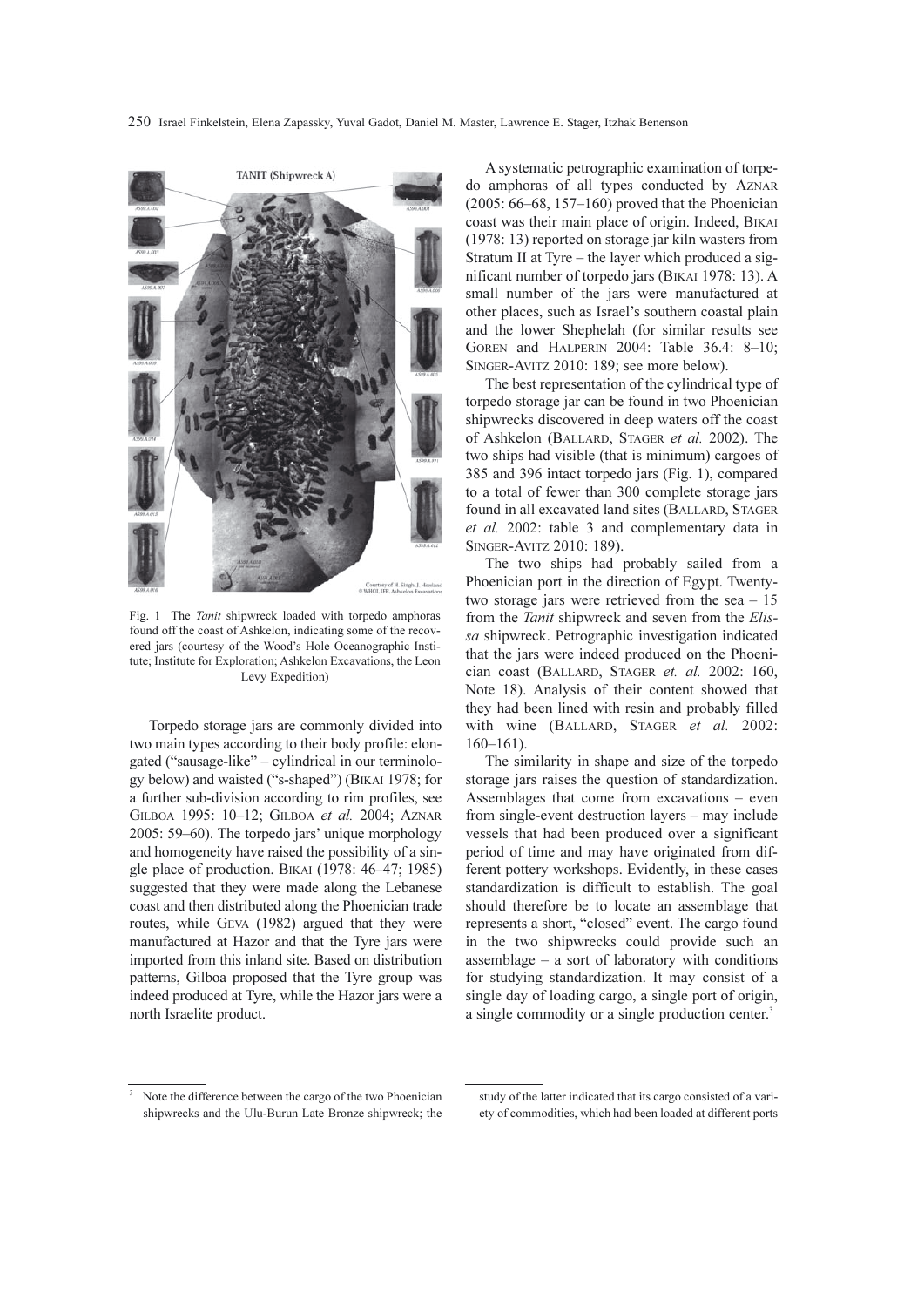Phoenician "Torpedo" Amphoras and Egypt: Standardization of Volume Based on Linear Dimensions 251



Fig. 2 The algorithm for finding the vertical position of a jar

Below we focus our investigation on the variability of the torpedo jars from the two shipwrecks, including comparison to those found at inland sites. We will show that the former are essentially homogenous in form and volume and may reflect an attempt to reach a high degree of standardization.

## Classification of torpedo amphoras according to profile

Twenty (of the 22) storage jars recovered from the shipwrecks were measured by us in their US storage and exhibition locations (the Wood's Hole Oceanographic Institute; Institute for Exploration) and their 3D models constructed based on two or more photos taken at different angles for each (for the methodology, see ZAPASSKY et al. 2009). We then added to the analysis 134 torpedo cylindrical jars found at inland sites such as Hazor; for these, the 3D models were constructed according to published drawings.

We compared the torpedo storage jars according to their profile (a single profile per jar). Each profile was processed in several steps.

In the first step, we rotated the profile in order to adjust its orientation, as published profiles are often tilted on their side.4 To determine the "vertical" position of the profile, we (a) defined its center of gravity; (b) rotated it by all possible angles β within the interval  $(-10<sup>o</sup>, 10<sup>o</sup>)$  at resolution 0.1<sup>o</sup> around the jar's center of gravity; (c) split the rotated profile into two parts by a vertical axis drawn through its center of gravity; (d) reflected the right part in regard to this axis; (e) estimated the area of intersection  $S<sub>intersection</sub> (β)$  for a given angle of rotation  $β$ ; and (f) calculated the index of asymmetry AS(β) as AS(β) =  $1-2*S$ <sub>intersec</sub> $t_{\text{ion}}(\beta)/S_{\text{profile}}$ . The final rotation of the vessel was then established by the angle  $\beta_{opt}$  that provides a minimal value of  $AS(\beta)$  (Fig. 2).

In the second step, again with the help of the RhinocerosTM application, we scaled the profiles to the same height of 60 cm. This was done for the sake of comparison of the torpedo shapes regardless of the vessel's relative size (Fig. 3).

We characterized the jar's profile by the length of multiple horizontal cross-sections, equally distributed along its height. If N is the number of these cross-sections, then each shape is represented by the N-dimensional vector of cross-section length (Fig. 4).

of call (PULAK 1998). See also (BASS 1967) for the Cape Galedonia shipwreck which carried various commodities, mostly ingots. Also note that the Ulu Burun shipwreck crashed on a hard surface while the Ashkelon wrecks sank in soft mud. For this reason, only the top levels of the Ashkelon wrecks were surveyed, while the entire Ulu Burun

wreck was recovered. Stager and Master argue that the lading lists deciphered by YARDENI (1994) are an excellent proxy for the cargo of the Phoenician ships (STAGER 2003). All geometric transformations were performed within the RhinocerosTM environment applying proprietary application developed by Zapassky.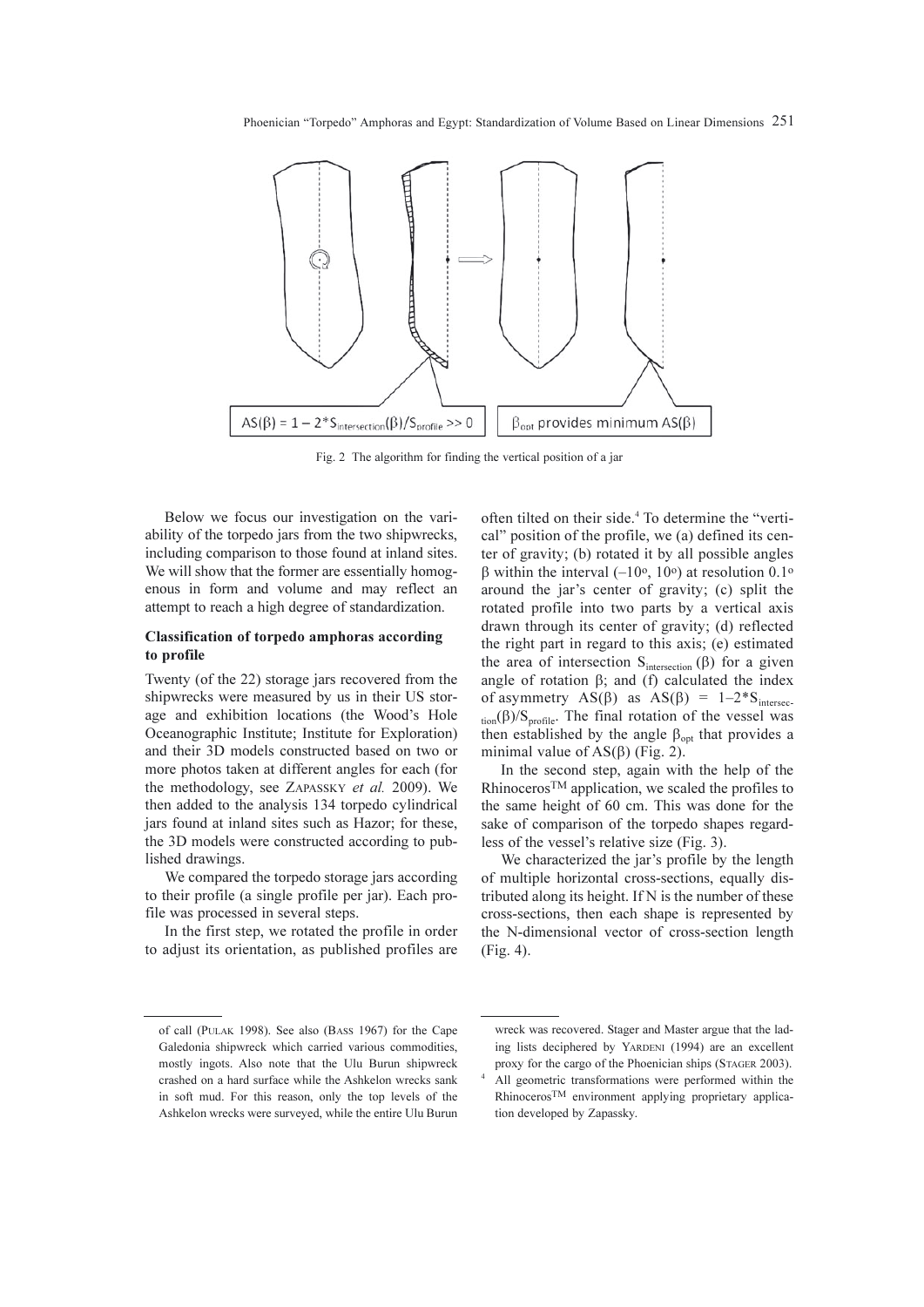252 Israel Finkelstein, Elena Zapassky, Yuval Gadot, Daniel M. Master, Lawrence E. Stager, Itzhak Benenson



Fig. 3 Scaling the jars

The higher N, the more precise the representation of the jar's profile, and, respectively, the estimate of the jar's volume. Due to the relatively simple form of the torpedo jars, some ten horizontal cross sections are sufficient in order to approximate the jar's volume based on the exact profile by a sum of N truncated cones. The relative error is below 0.5%, starting from  $N = 50$  cross-sections. In what follows we characterize the profile of the (scaled) torpedo jars by  $N = 75$  cross-sections equally distributed along the 60 cm of its height.

## THE TORPEDO AMPHORAS' SHAPE AND VOLUME VARIABILITY

## Analysis of the amphoras' shape

To analyze the variability of the torpedo jars' shapes we employed two methods – Hierarchical Cluster Analysis (HCA) and Principal Component Analysis (PCA) (KREMELBERG 2011) – as applied to the jars represented by the multi-dimensional vector of the cross-section lengths. We used 73 of the 75 components of the vector for this purpose, excluding the first (topmost) and the last (bottom) cross-sections as essentially depending on the draftsperson's habits. The HCA was performed with the *Euclidean distance* as the measure of the objects' similarity and between-groups linkage as the method of clustering. In other words, the dissimilarity  $D(X, Y)$  between the shapes  $X$  and  $Y$ is measured as squared Euclid distance, D(X, Y)  $= (\Sigma_i (x_i - y_i)^2)$  where  $x_i$ ,  $y_i$  denote the length of the i-th horizontal cross section of X and Y (Fig. 5).



Fig. 4 Approximation of the jar's shape by means of multiple horizontal cross-sections

The results of the HCA and PCA analysis of all 156 cylindrical jars are presented in Fig. 6. The dendrogram consists of one large cluster (on the left) and many smaller ones. We proceeded with the analysis of the 78 jars of the former.

A closer look at the largest cluster (Fig. 7) according to the results of both the HCA and PCA reveals that it consists of four sub-clusters. As can be seen from the dendrogram (Fig. 7a) and from the scatterplot of the two first principal components of the PCA that comprise 82% of the overall variance (Fig. 7b), the largest of the four sub-clusters contains all jars recovered from the shipwrecks. It is important to note that the shape of the torpedo jars of the largest sub-cluster is the closest to a simple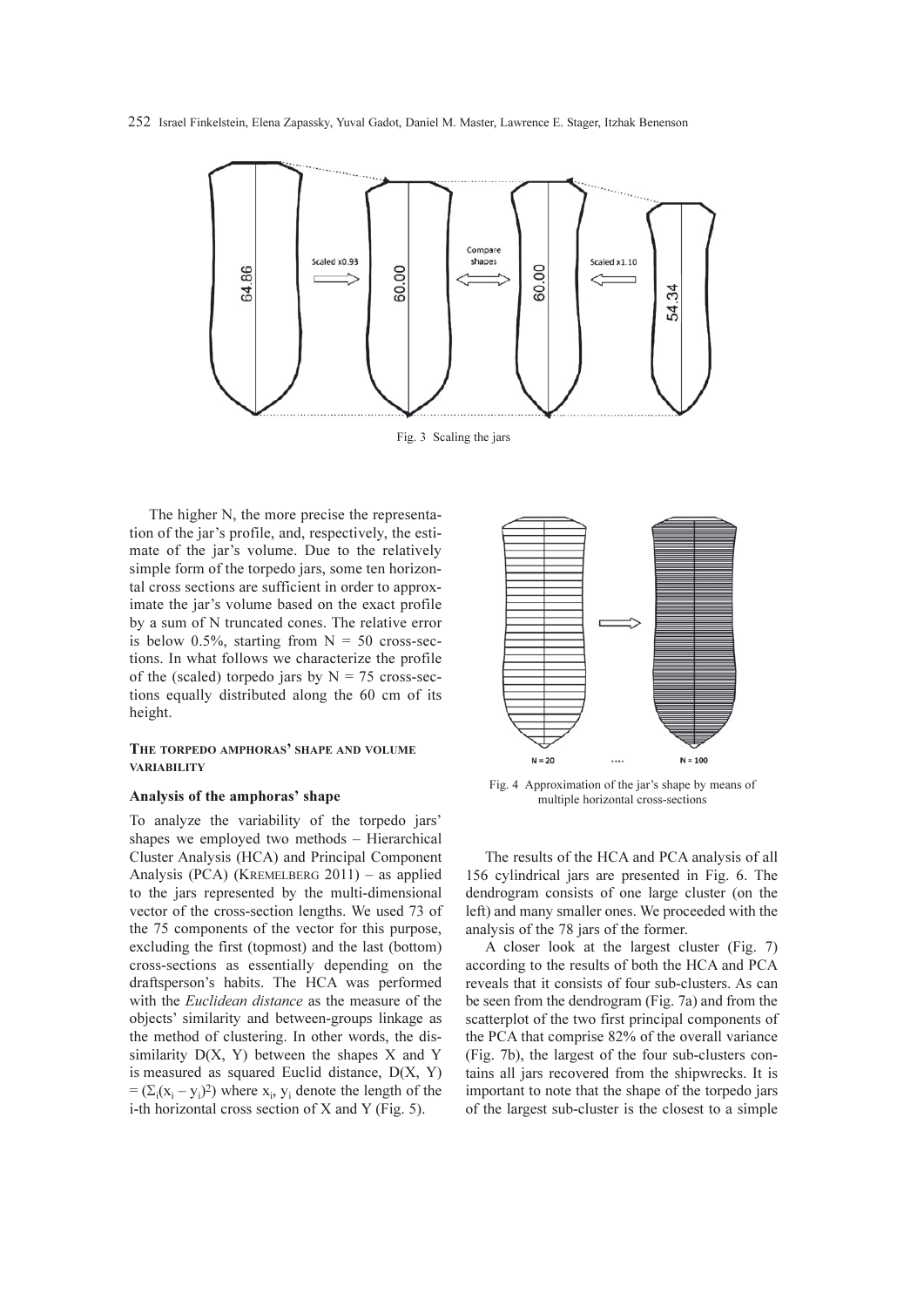Phoenician "Torpedo" Amphoras and Egypt: Standardization of Volume Based on Linear Dimensions 253



Fig. 5 Measuring dissimilarity between two torpedo amphoras





Fig. 6 Dendrogram of all 156 cylindrical jars with six clusters selected: a) and the scatterplot; b) of the two first principal components (91.1% of the overall variance). The clusters 1–6 that are revealed by the HCA are marked in the PCA scatterplot by different symbols. A typical jar is presented for each cluster

b)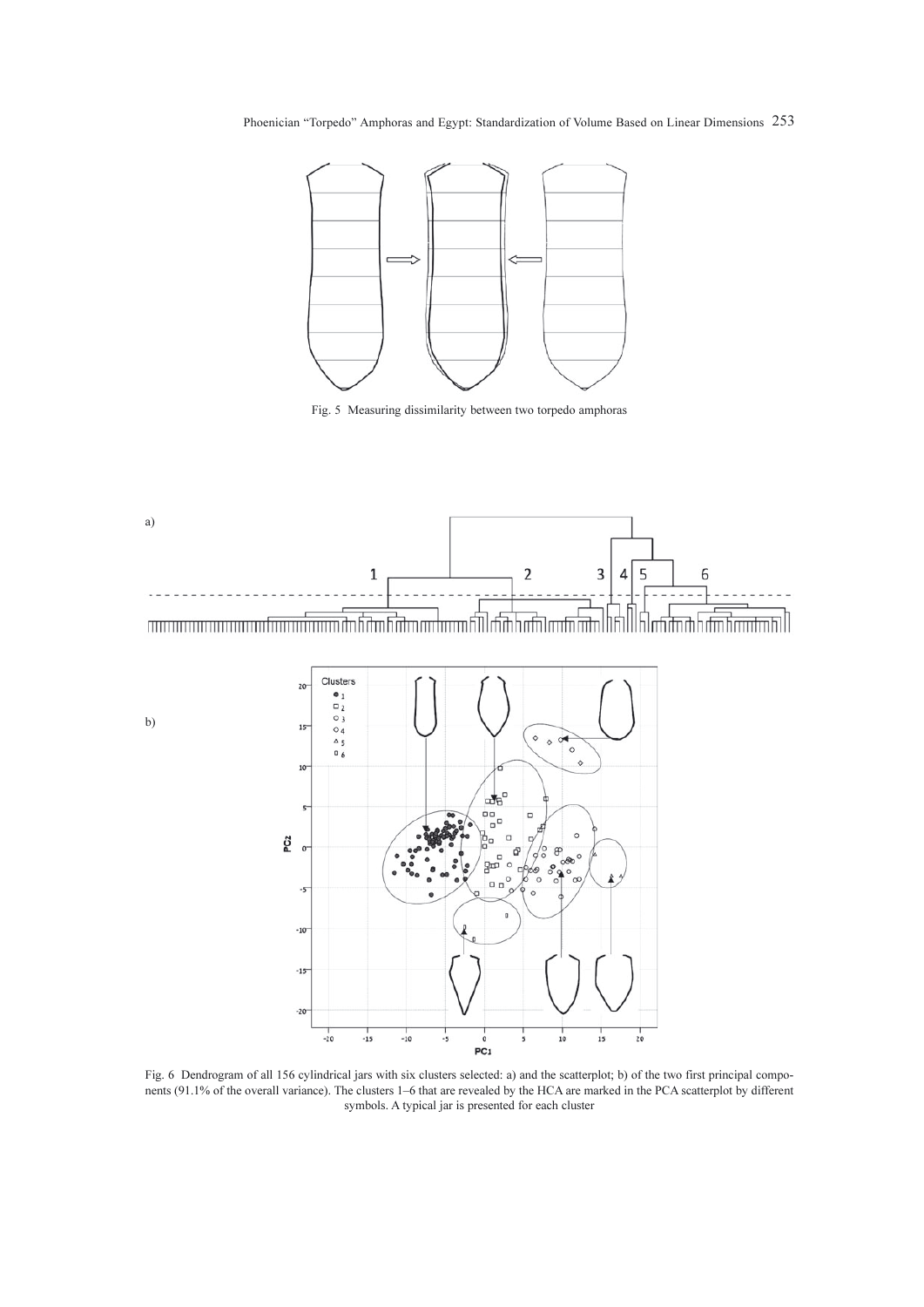

Fig. 7 Analysis of the shape variation among the 78 torpedo amphoras that belong to the largest cluster as revealed within the entire set of 156 cylindrical torpedo jars: a) HCA dendrogram; b) scatterplot in the coordinate system of two first principal components (84.4% of the overall variance). The shipwrecks' jars are marked with diagonal lines

cylinder (Fig. 7b). Table 1 shows all 78 jars presented in Fig. 7.

To sum-up, 51 of the 156 cylindrical torpedo jars comprise, according to their profile, a compact subcluster that includes all the 20 directly measured jars from the shipwrecks. The shape and volume of the latter can be characterized in more details.

## Shape and volume of the torpedo storage jars from the shipwrecks

Let us characterize the 20 (of the 22) torpedo storage jars which were recovered from the shipwrecks (BALLARD, STAGER et al.  $2002$ ) – 13 from the Tanit (Fig. 1) and seven from the Elissa (examination of the jars was made possible courtesy of the Wood's Hole Oceanographic Institute, Institute for Exploration and the Ashkelon Excavations, the Leon Levy Expedition).

In order to understand the rules that could be employed for producing these jars, let us translate their measurements into ancient units of length and volume which may apply to 8<sup>th</sup> century BCE Phoenician trade vessels. The two evident alternatives are the Egyptian system of length and volume units, which was used in the region for many centuries (POMMERENING 2005) and the one deployed in Assyria – the great empire of the time. We opted for the former for two reasons: First, Phoenicia was influenced by Egypt throughout its Bronze and Iron Ages, starting as early as the third millennium BCE (REDFORD 1992; STAGER 1992; 2001; DE MIROSCHEDJI 2002; SOWADA 2009); second, in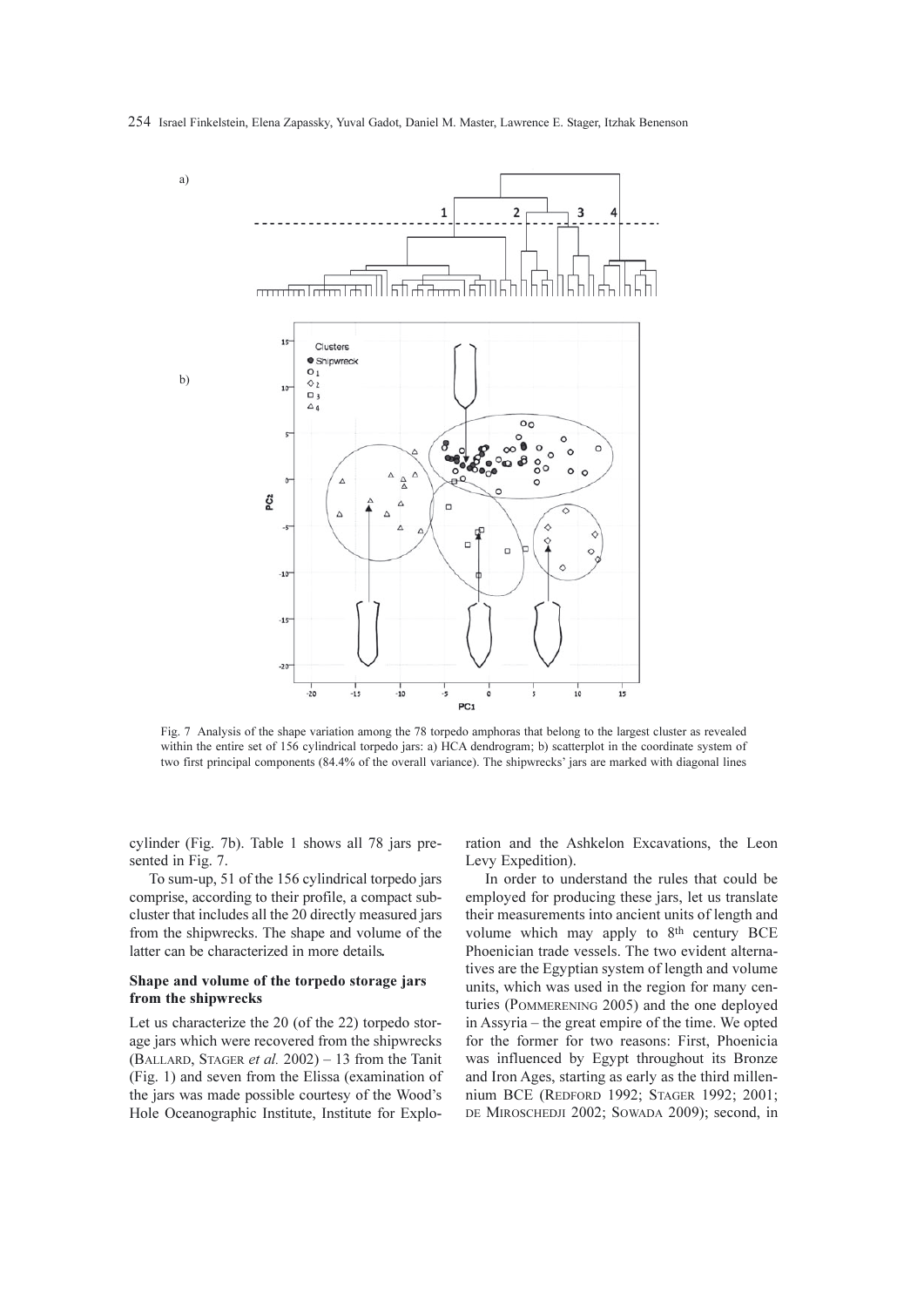| Cluster<br>#   | No of<br>items | Jar shapes          |
|----------------|----------------|---------------------|
| $\mathbf 1$    | 51             | Í<br>II<br>II<br>ነበ |
| $\overline{2}$ | $\overline{7}$ |                     |
| 3              | 8              |                     |
| 4              | 12             |                     |

Table 1 All 78 amphoras presented in Fig. 7

other realms, e.g., pictorial representations on seals and seal impressions, Egyptian influence in the Levant continues at least until the early 7th century BCE (KEEL and UEHLINGER 1998: 248–265; see also, e.g., WINTER 1976 for Egyptian motifs in 8th century BCE Phoenician ivories, and 2011 for 7th century BCE Egyptian situlae at coastal sites designed to provide ritual Nile water for traveling Egyptians).

Our working hypothesis, then, is that the potters aimed at Egyptian units – the royal cubit as the unit of length and the hekat as the unit of volume. These units had the same meaning and values starting at least in the early second millennium BCE. According to  $\sim$ 20<sup>th</sup> century BCE rods and ancient records, 1 royal cubit = 7 palms = 28 fingers  $\approx$  52.3 cm (GARDINER 1957; POMMERENING 2005). The value of the hekat is obtained from marked vessels (POMMERENING 2005), which provide 1 hekat  $\approx 4.8$ liters, and from Problem #44 in the Rhind papyrus (POMMERENING 2005) of the  $\sim$ 17<sup>th</sup> century BCE, which provides the relation between a cube of the royal cubit edge-length and the *hekat*: 1 hekat  $=$  $1/30^*$ cubit<sup>3</sup>  $\approx$  4.8 liters (POMMERENING 2005).

#### The shape of the shipwreck amphoras

The original publication already noticed that visually, the jars are not only similar in shape, but also close in dimensions (BALLARD, STAGER et al. 2002: 159). This observation is confirmed by our measurements: The cylindrical part of the 20 jars is almost straight, with less than 5% differences between the narrowest and the widest diameters and the variation of width between the shipwreck jars is very low – at a level of 3–4% (Table 2), which can still be achieved by the expert eye of the potter (EERKENS 2000).

Low variation in the shape and dimensions of the shipwrecks' torpedo jars entails low variation in their volume.

#### The volumes of the shipwrecks' amphoras

We have estimated the volume of the shipwreck jars (Fig. 8a) in two ways – directly, with poly-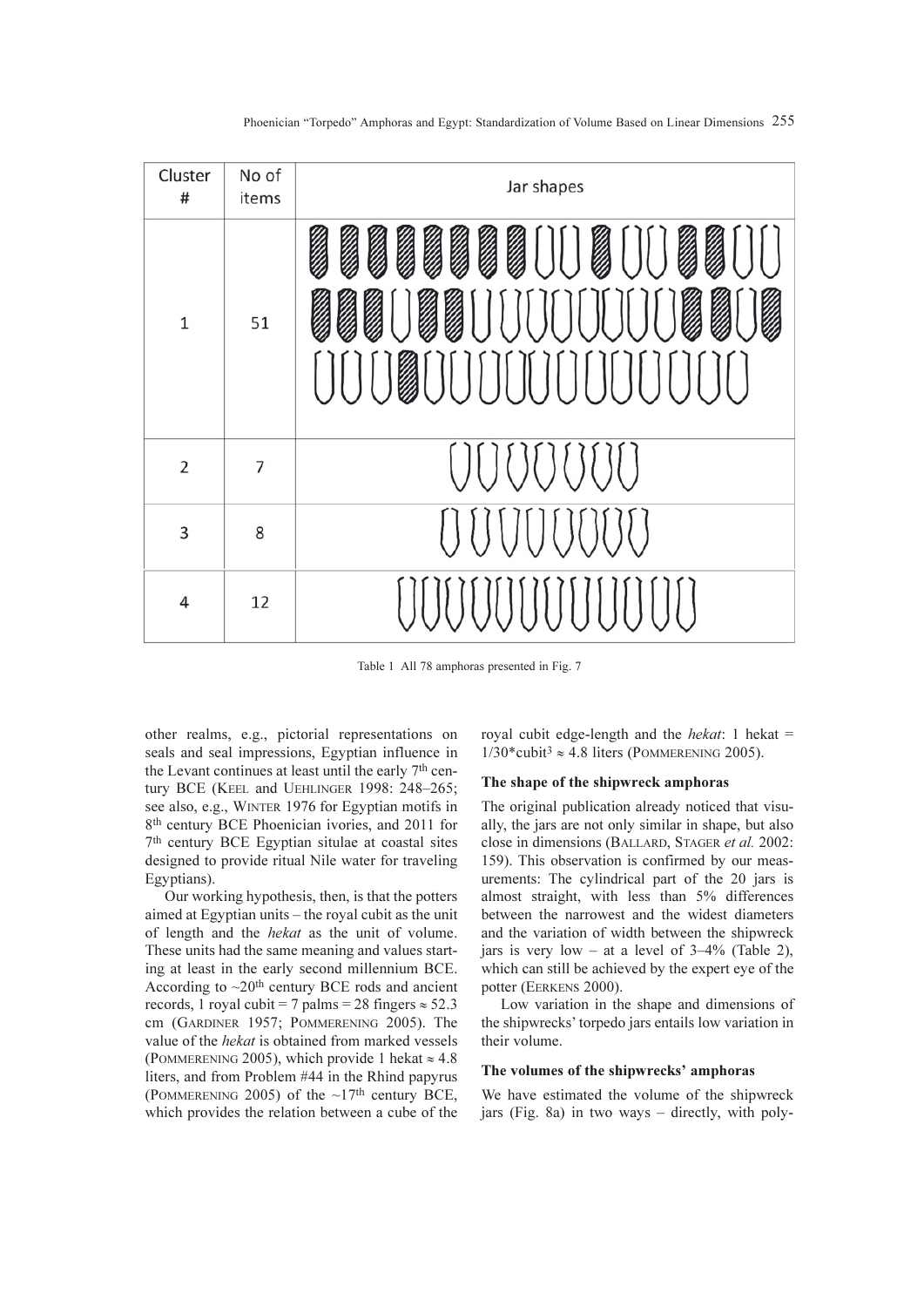256 Israel Finkelstein, Elena Zapassky, Yuval Gadot, Daniel M. Master, Lawrence E. Stager, Itzhak Benenson

| Line 1 | Line           | $\mathbf N$ | Min  | Max  | Mean | <b>STD</b> | CV   |
|--------|----------------|-------------|------|------|------|------------|------|
|        | 1              | 20          | 10.7 | 12.4 | 11.6 | 0.40       | 3.5% |
| Line 2 | $\overline{2}$ | 20          | 10.6 | 12.1 | 11.2 | 0.40       | 3.6% |
| Line 3 | 3              | 20          | 10.7 | 12.4 | 11.3 | 0.44       | 3.9% |
| Line 4 | $\overline{4}$ | 20          | 11.0 | 12.8 | 11.8 | 0.45       | 3.8% |
| Line 5 | 5              | 20          | 9.9  | 12.4 | 11.4 | 0.54       | 4.7% |
|        | Average        |             |      |      | 11.5 | 0.24       | 2.0% |

Table 2 Linear dimensions (in fingers) of the 20 shipwrecks' torpedo amphora profiles

styrene beads and numerically, based on their 3D models. For the numeric estimates we approximated the jars' cylindrical part with a cylinder whose diameter is equal to the average of the widest and narrowest diameters. The height of the approxi-



Fig. 8 a) A torpedo amphora from the shipwrecks; b) the formal definition of the amphora's cylindrical part and its linear measurements

mated cylinder was measured as a distance between the highest and lowest points of the cylinder's intersection with the jar's profile (Fig. 8b).

The torpedo storage jars have two parts, easily distinguishable by the naked eye – cylindrical body and oval base. In Egyptian units, the average height of the torpedo jars' cylindrical part equals 27.61 fingers  $= 0.99$  cubits, while its average circumference equals  $35.9f \approx 1$  cubit + 2 palms. The average half-length of the torpedo jars' vertical profile is 36.27f, i.e., also 1 cubit and 2 palms (Fig. 9).

The one cubit height and one cubit and two palms circumference of the almost straight cylinder-like shipwrecks' jars automatically guarantees that (ignoring the side width of the vessels and their base part), their volume is very close to 4 hekats – the basic trade volume unit of that time:

$$
V = \pi R^2 H = \pi (L/2\pi)^2 H = \pi (36f/2\pi)^2 * 28f = 36 * 36 * 28/(4\pi)f^3 = 2887f^3 = 3.95h
$$
 (1)

Measuring the torpedo jars' volume with polystyrene beads provided values that are very similar to this estimate (Fig. 10). In other words, the additional volume of the base part is very close to the volume of the wall that should be subtracted from the estimate given in formula (1). We thus conclude that simple and directly taken outer measurements of the height and circumference of a torpedo jar's cylindrical part could guarantee its volume.

It is noteworthy that these two measurements are not related (Fig. 11). In other words, the pot-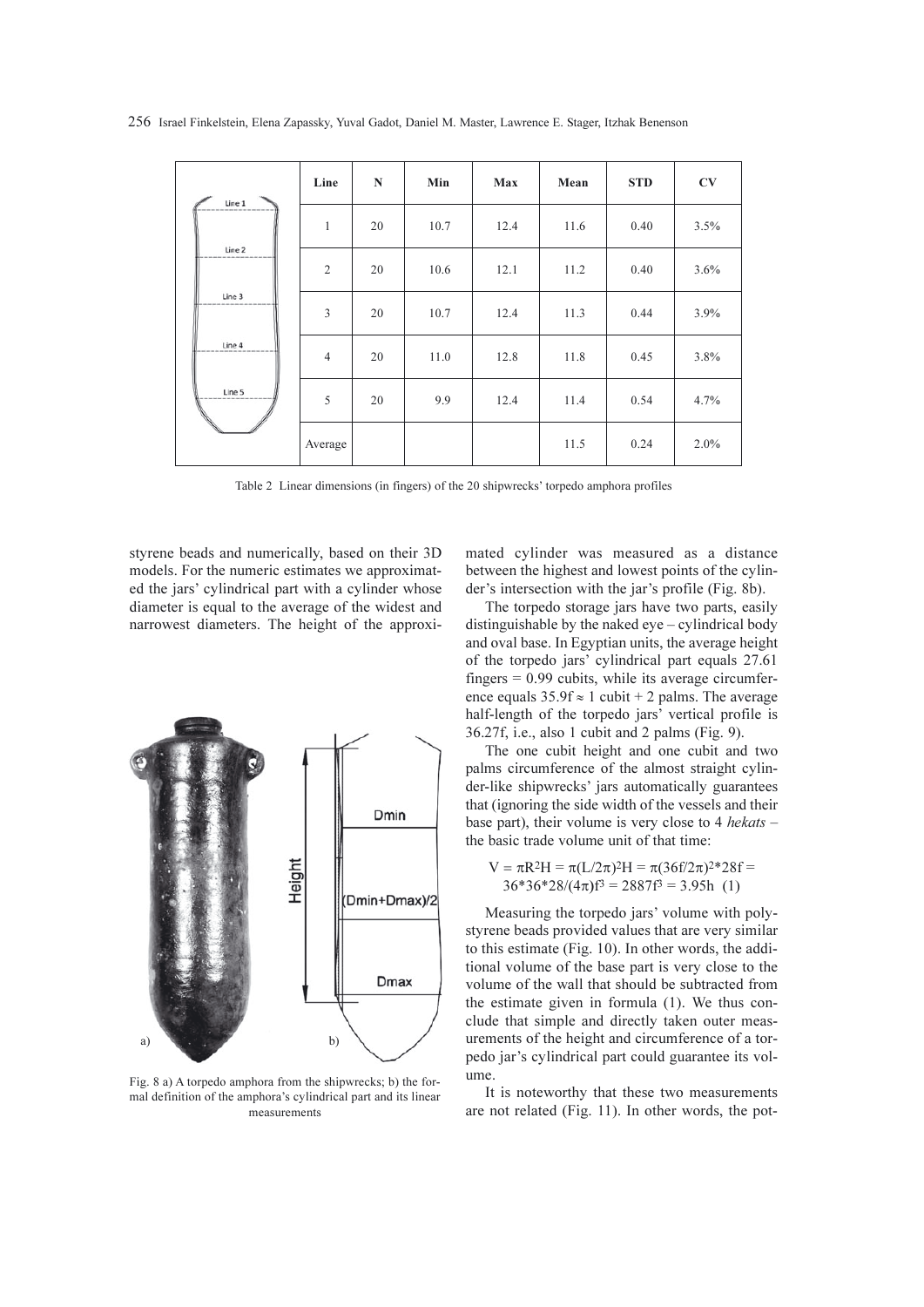

Fig. 9 The height (a) and average circumference (b) of the cylindrical part of the shipwrecks' torpedo amphoras, and (c) the half-length of their vertical profile



Fig. 10 Polystyrene beads measured volume of the 20 shipwreck amphoras



Fig. 11 The relation between the linear dimensions of the torpedo amphoras from the shipwreck: height compared with circumference of the cylindrical part

ter(s) produced neither jars of a constant volume nor jars of identical shape but different size; in such cases one would have expected negative or positive correlation respectively in Fig. 11 (for a positive correlation, see, e.g., our study of the Judahite Royal jars – ZAPASSKY et al. 2009).

To sum-up, easy-to-take (e.g., with a marked string) linear measurements – 1 cubit height and 1 cubit and 2 palms circumference of the cylindrical part (and the same length of half of the vertical profile) guarantee a standard volume of 4 hekats for the Phoenician torpedo trade storage jars – the standard liquid trade unit of the time.

#### **CONCLUSIONS**

The two shipwrecks found off the shores of Ashkelon provide a rare window through which the sophisticated and specialized nature of international trade networks of the 8th century BCE are revealed. It seems that the standard torpedo amphoras of simple cylindrical form were primarily made for marine transportation in specialized pottery workshops (BALLARD, STAGER et al. 2002: 159–160). It seems likely that the ships were headed for Egypt, and that the consumer (Egypt) provided the stimulus for the producer (Phoenicia).

The need to control the size and volume of the jars was convenient for all parties involved; the consumers in Egypt, merchants and possibly bureaucrats behind the trade needed to know the quantity of the commodities and the builders of the ships probably designed space suitable for stacking these perfectly-shaped jars. The driving force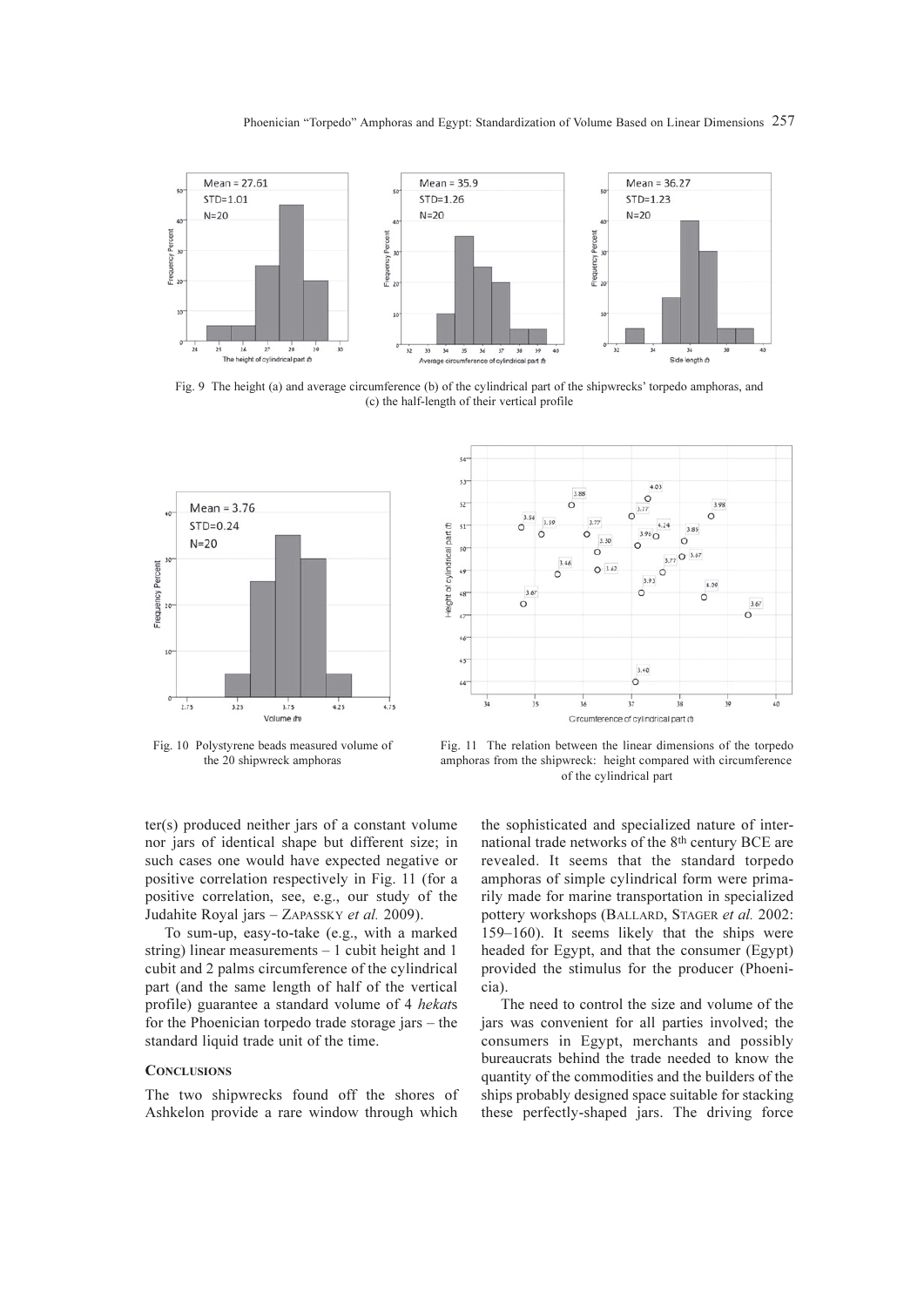258 Israel Finkelstein, Elena Zapassky, Yuval Gadot, Daniel M. Master, Lawrence E. Stager, Itzhak Benenson

behind this standardization was probably the Egyptian consumer; in other words, the Phoenician traders seem to have operated under a consumeroriented mentality.

Needless to say, the potter need not have been aware of the mathematical rules relating to the linear dimensions and the volume of the jars and, furthermore, probably did not check if the volume of a produced jar was 4 hekats. This is evident from the fact that the height and circumference of the cylindrical part of the torpedo jars found in the shipwrecks are unrelated. In other words, the potters at the workshop could work mechanically with measurements given to them by their clients. The potters did not know that if the jar came out too long they needed to balance its circumference in order to obtain the same volume.

Finally the standardization of the Iron IIB torpedo jars raise two additional issues regarding earlier and later times, which should be investigated in the future:

Future research should study capacity standardization in earlier periods. The Late Bronze Age II was a time of strong commercial activity in the Eastern Mediterranean when large numbers of jars stacked on ships. For that period, the transport jars from the Uluburun shipwreck will provide a key comparative corpus to the Phoenician shipwreck amphoras.

Even though the shipwreck amphoras appear designed for maritime trade and adapted to Egyptian units of length and volume, they were modified substantially in the 7th century. Future studies might attempt to account for these changes by studying other aspects of producer-consumer relationships (branding, price-quantity ratio) as well as changes in the marketplace such as the rise of competition from the Aegean.

#### Bibliography

AZNAR, C.A.

2005 Exchange Networks in the Southern Levant during the Iron Age II: A Study of Pottery Origin and Distribution, Ph.D. thesis, Harvard University, Cambridge.

BALLARD, R.D., STAGER, L.E., MASTER, D., YOERGER, D., MONDELL, D., WHITCOMB, L.L., SINGH, H. and PIECHOTA, D.

2002 Iron Age Shipwrecks in Deep Water off Ashkelon, Israel, AJA 106, 151–168.

1967 Cape Gelidonya: A Bronze Age Shipwreck, Transactions of the American Philosophical Society, Philadelphia.

- 2011 Collection of Egyptian Bronzes, 397–420, in: L.E. STAGER, D.M. MASTER and D.J. SCHLOEN, Ashkelon 3, The Seventh Century B.C., Winona Lake.
- BIKAI, P.M.
- 1978 The Pottery of Tyre, Warminster.
- BIKAI, P.M.
- 1985 Observations on Archaeological Evidence for the Trade between Israel and Tyre, BASOR 258, 71–72.

DIAKONOFF, I.M.

1992 The Naval Power and Trade of Tyre, IEJ 42, 168–193.

EERKENS, J.W.

2000 Practice Makes within 5% of Perfect: Visual Perception, Motor Skills, and Memory in Artifact Variation, Current Anthropology 41(4), 663–668.

FANTALKIN, A. and TAL, O.

2009 Navigating between Powers. Joppa and Its Vicinity in the 1st Millennium B.C.E., Ugarit-Forschungen 40, 225–276.

FRANKENSTEIN, S.

1979 The Phoenicians in the Far West: A Function of Neo-Assyrian Imperialism, 263–294, in: M.T. LARSEN (ed.), Power and Propaganda: A Symposium on Ancient Empires, Copenhagen.

GARDINER, A.H.

1957 Egyptian Grammar, Oxford.

GILBOA, A.

- 1995 The Typology and Chronology of the Iron Age Pottery and the Chronology of Iron Age Assemblages, 1–49 in: E. STERN (ed.), Excavations at Dor, Final Report. Volume IB. Areas A and C: The Finds, Qedem Report 2, Jerusalem.
- GILBOA, A., KARASIK, A., SHARON, I. and SMILANSKY, U.
- 2004 Toward Computerized Typology and Classification of Ceramics, JAS 31, 681–694.
- KEEL, O. and UEHLINGER, C.
- 1998 Gods, Goddesses, and Images of God in Ancient Israel, Minneapolis.

KREMELBERG, D.

2011 Practical Statistics, Los Angeles.

LIPIÑSKI, E.

2006 On the Skirts of Canaan in the Iron Age. Historical and Topographical Research, OLA 153, Leuven.

BASS, G.F.

BELL, L.